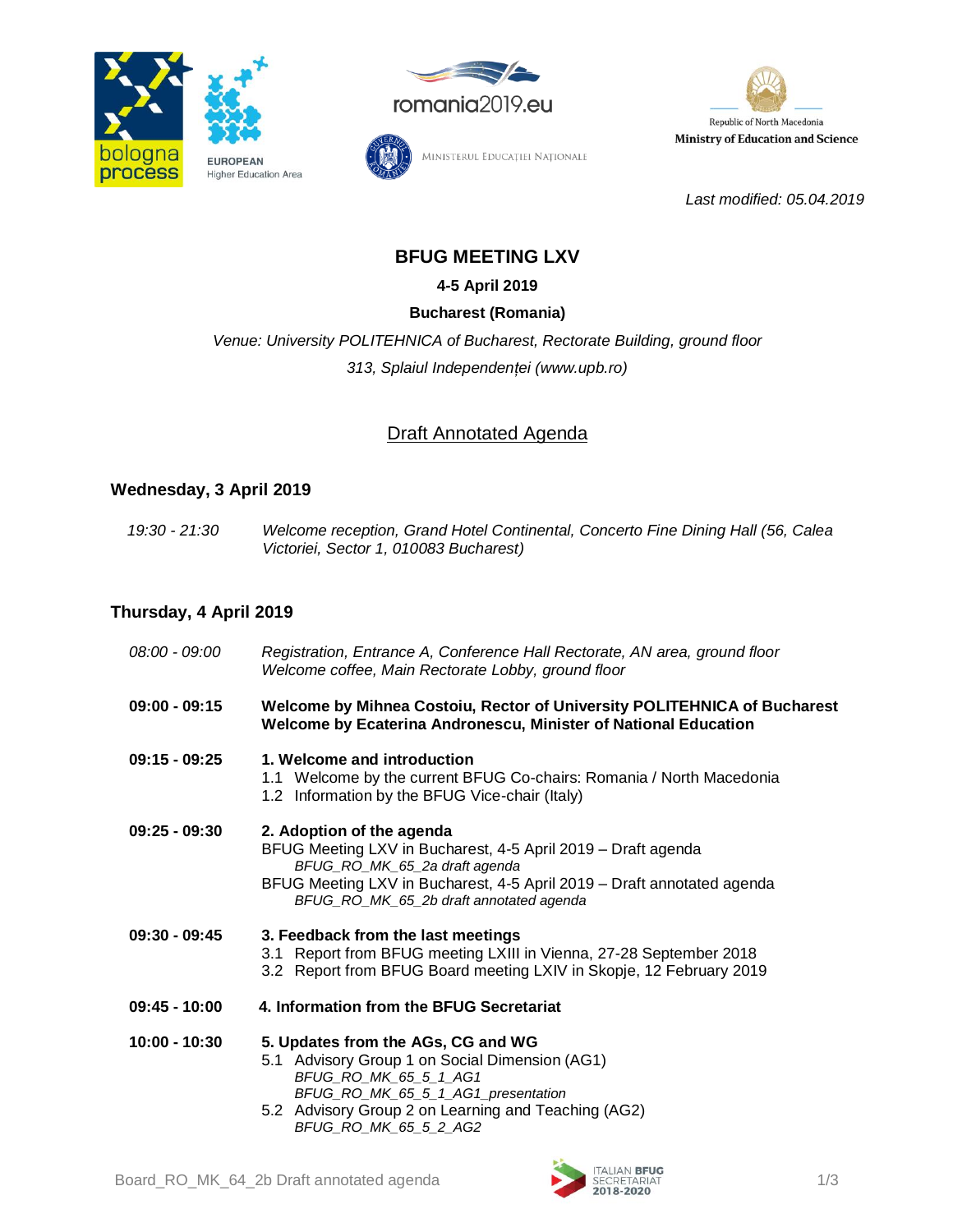| $10:30 - 11:00$ | Coffee break, Main Rectorate Lobby, ground floor<br>Family picture                                                                                                                                                                                                                                                                                                                                                                                                                                                                                                             |
|-----------------|--------------------------------------------------------------------------------------------------------------------------------------------------------------------------------------------------------------------------------------------------------------------------------------------------------------------------------------------------------------------------------------------------------------------------------------------------------------------------------------------------------------------------------------------------------------------------------|
| 11:00 - 11:30   | 5. Updates from the AGs, CG and WG<br>5.3 Coordination Group 1 on Global Policy Dialogue (CG1)<br>BFUG_RO_MK_65_5_3_CG1<br>BFUG_RO_MK_65_5_3_CG1_presentation<br>5.4 Working Group 1 on Monitoring (WG1)<br>BFUG_RO_MK_65_5_4_WG1<br>BFUG_RO_MK_65_5_4_WG1_presentation                                                                                                                                                                                                                                                                                                        |
| 11:30 - 12:15   | 6. Update from the BICG (Bologna Implementation Coordination Group)<br>BFUG RO MK 65 6 BICG<br>BFUG_RO_MK_65_6_EC_projects_presentation                                                                                                                                                                                                                                                                                                                                                                                                                                        |
| 12:15 - 12:30   | 7. Update on EHEA Network of National Qualifications Frameworks<br><b>Correspondents</b><br>BFUG_RO_MK_65_7_NQF_Corresp_Net                                                                                                                                                                                                                                                                                                                                                                                                                                                    |
| 12:30 - 13:00   | 8. Composition and work plan for the Drafting Committee for the 2020 Ministerial<br>Communiqué and a Bologna Policy Forum Statement                                                                                                                                                                                                                                                                                                                                                                                                                                            |
| 13:00 - 14:00   | Lunch, Rectorate Building Restaurant, 5th floor                                                                                                                                                                                                                                                                                                                                                                                                                                                                                                                                |
| 14:00 - 15:15   | 9. Future of the EHEA: Vision, thematic priorities and governance after 2020<br>Introductory speech - Radu Szekely, Director of the Minister's Office, Ministry of<br>9.1<br><b>National Education</b><br>9.2 The Survey: Presentation and analysis<br>BFUG_RO_MK_65_9_2_Survey_outcomes<br>BFUG_RO_MK_65_9_2_Survey_outcomes_presentation                                                                                                                                                                                                                                     |
| 15:15 - 16:00   | Coffee break, Main Rectorate Lobby, ground floor<br>Visit to UPB research programs exposition, AN Building, ground floor                                                                                                                                                                                                                                                                                                                                                                                                                                                       |
| 16:00 - 17:15   | 9. Future of the EHEA: Vision, thematic priorities and governance after 2020<br>9.3 Breakout sessions:<br>9.3.1 Discussion group 1, moderated by CoE and Switzerland, Conference Hall<br>Rectorate - Red<br>9.3.2 Discussion group 2, moderated by ESU and Finland, AN034 Auditorium, - Blue<br>Rectorate Building, ground floor<br>9.3.3 Discussion group 3, moderated by EUA and Turkey, Senate Room, - Green<br>Rectorate Building, 1 <sup>st</sup> floor<br>9.3.4 Discussion group 4, moderated by EC and Austria, AN010 Auditorium, - Yellow<br>AN Building, ground floor |
| 17:30 - 18:00   | Transfer to the Old city Centre                                                                                                                                                                                                                                                                                                                                                                                                                                                                                                                                                |
| 18:00 - 21:30   | Cultural programme. Visit to the BNR Museum. Gala Dinner<br>Museum of the National Bank of Romania (25 Lipscani Street, Bucharest 3, 030031)                                                                                                                                                                                                                                                                                                                                                                                                                                   |
|                 |                                                                                                                                                                                                                                                                                                                                                                                                                                                                                                                                                                                |

*21.30 – 22.00 Transfer to hotels*